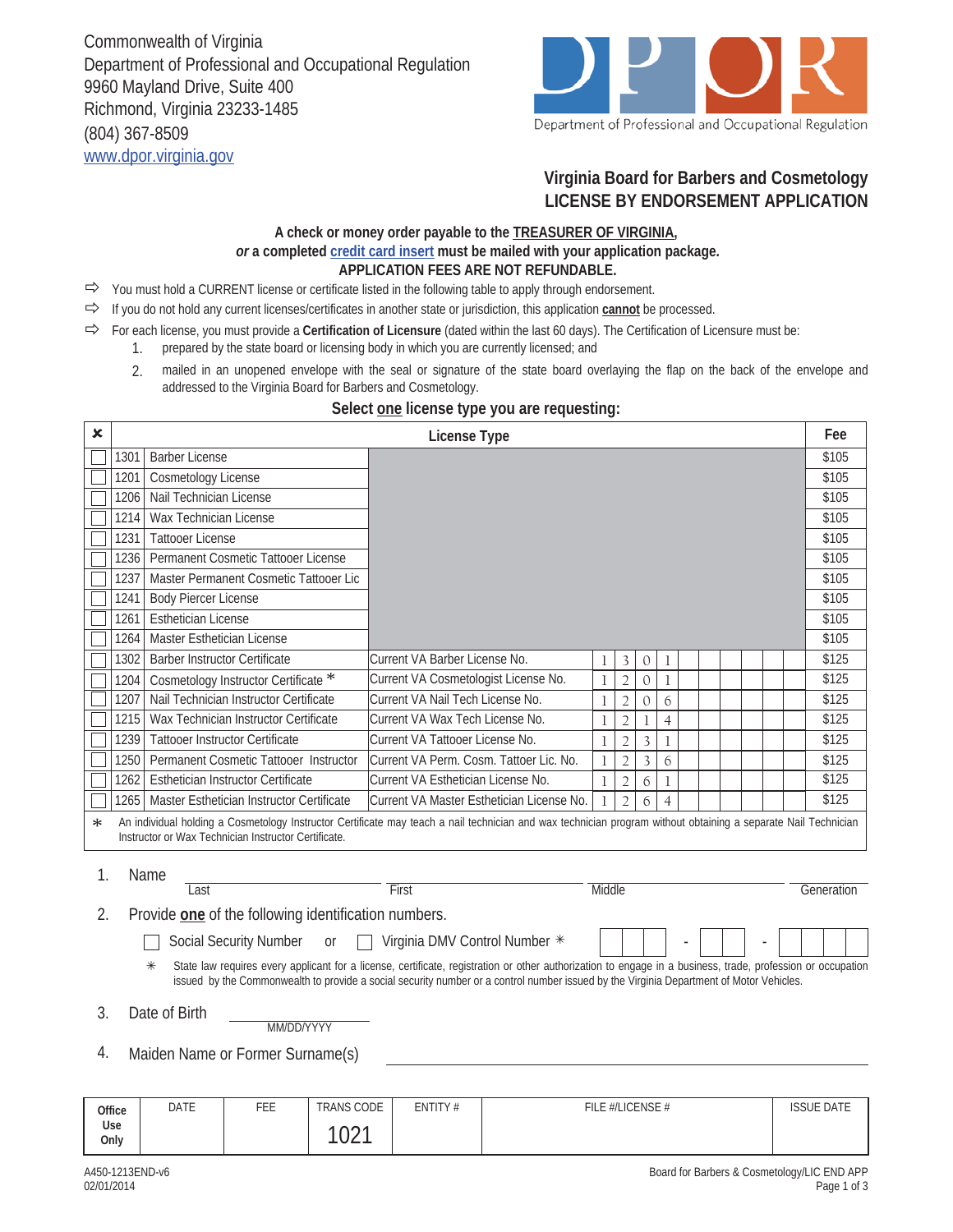| 5.  | Mailing Address (PO Box accepted)<br>If a mailing address is submitted, the mailing<br>address will be printed on the license.  | City |                                                                                                                                                                                                                                                                                                                                                                             | State | Zip Code               |
|-----|---------------------------------------------------------------------------------------------------------------------------------|------|-----------------------------------------------------------------------------------------------------------------------------------------------------------------------------------------------------------------------------------------------------------------------------------------------------------------------------------------------------------------------------|-------|------------------------|
| 6.  | Street Address (PO Box not accepted)<br>PHYSICAL ADDRESS REQUIRED                                                               |      | Check here if Street Address is the same as the Mailing Address listed above.                                                                                                                                                                                                                                                                                               |       |                        |
|     |                                                                                                                                 | City |                                                                                                                                                                                                                                                                                                                                                                             | State | Zip Code               |
| 7.  | <b>Email Address</b>                                                                                                            |      |                                                                                                                                                                                                                                                                                                                                                                             |       |                        |
| 8.  | <b>Contact Numbers</b><br>Primary Telephone                                                                                     |      | <b>Alternate Telephone</b>                                                                                                                                                                                                                                                                                                                                                  | Fax   |                        |
| 9.  | <b>United States?</b><br>No<br>If no, this application cannot be processed.<br>Yes<br>Standing (dated within the last 60 days). |      | Are you currently licensed to practice as a barber, cosmetologist, nail technician, wax technician, body piercer,<br>tattooer, permanent cosmetic tattooer, or esthetician (individual or instructor) in any other state or jurisdiction of the<br>If yes, complete the following table and attach an original Certification of Licensure/Letter of Good                    |       |                        |
|     | State/Jurisdiction                                                                                                              |      | License, Certification or Registration Number                                                                                                                                                                                                                                                                                                                               |       | <b>Expiration Date</b> |
|     | ٠<br>resulting in a violation or undetermined finding.                                                                          |      | Certifications of Licensure/Letter of Good Standing, prepared by the state board or regulatory body must include: 1)<br>the license/certification/registration number; 2) the initial date of licensure; 3) the expiration date of the license or<br>renewal fee; 4) the means of obtaining licensure (i.e. exam, reciprocity, etc.) and 5) all closed disciplinary actions |       |                        |
| 10. | <b>No</b><br>Yes                                                                                                                |      | Do you hold a current or expired Virginia Barber, Cosmetology, Nail Technician, Wax Technician, Body Piercer,<br>Tattooer, Permanent Cosmetic Tattooer or Esthetician License as either a practitioner or instructor?<br>If yes, provide your license number and expiration date below                                                                                      |       |                        |
|     | VA License Number                                                                                                               |      | <b>Expiration Date</b>                                                                                                                                                                                                                                                                                                                                                      |       |                        |
| 11. | body?<br>No<br>Yes                                                                                                              |      | Have you ever been subject to a disciplinary action taken by any (including Virginia) local, state or national regulatory<br>If yes, provide a certified copy of the final order, decree or case decision by a court or regulatory agency                                                                                                                                   |       |                        |
|     |                                                                                                                                 |      | with lawful authority to issue such order, decree or case decision.                                                                                                                                                                                                                                                                                                         |       |                        |
| 12. | local, state or national regulatory body?<br><b>No</b>                                                                          |      | Have you ever had an application for licensure, certification or registration as a practitioner or instructor in the fields of<br>barbering, cosmetology, waxing, nail care, esthetics, body-piercing, or tattooing denied by any (including Virginia)                                                                                                                      |       |                        |
|     | Yes                                                                                                                             |      | If yes, provide a certified copy of the final order, decree or case decision by a court or regulatory agency<br>with lawful authority to issue such order, decree or case decision.                                                                                                                                                                                         |       |                        |